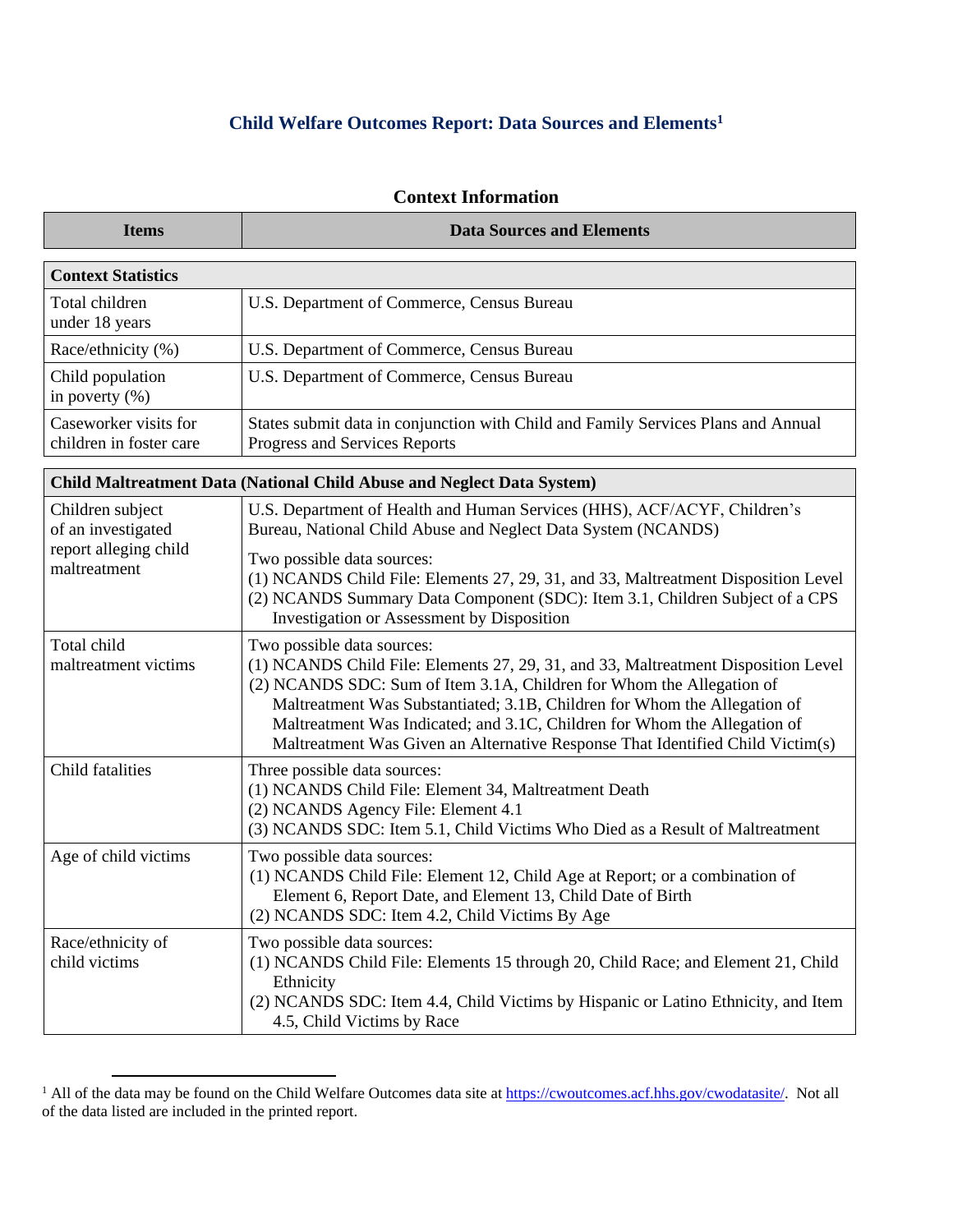| <b>Items</b>                                                                                                                           | <b>Data Sources and Elements</b>                                                                                                                                                                                     |
|----------------------------------------------------------------------------------------------------------------------------------------|----------------------------------------------------------------------------------------------------------------------------------------------------------------------------------------------------------------------|
| Maltreatment types<br>of child victims                                                                                                 | Two possible data sources:<br>(1) NCANDS Child File: Elements 26 through 33, Maltreatment Type, Maltreatment<br>Disposition Level<br>(2) NCANDS SDC: Item 4.1, Child Victims by Type of Maltreatment                 |
| Response time                                                                                                                          | Mean response time in hours is computed from the Child File records using the Report<br>Date, Field 6, and the Investigation Start Date, Field 7. The result is converted to hours<br>by multiplying by 24.          |
|                                                                                                                                        | Median response time in hours is computed from the NCANDS Child File records<br>using the Report Date, Field 6, and the Investigation Start Date, Field 7. The result is<br>converted to hours by multiplying by 24. |
|                                                                                                                                        | <b>Characteristics of Children in Foster Care (Adoption and Foster Care Analysis and Reporting System)</b>                                                                                                           |
| Total number<br>(for each fiscal year [FY])                                                                                            | HHS/ACF/ACYF/Children's Bureau, Adoption and Foster Care Analysis and<br>Reporting System (AFCARS)                                                                                                                   |
| $\bullet$ In care on $10/1$<br>• Entered care<br>• Exited care<br>$\bullet$ In care on 9/30                                            | AFCARS Foster Care File: Element 21, Date of Latest Removal, and Element 56, Date<br>of Discharge From Foster Care                                                                                                   |
| Median length of stay<br>(for each FY)<br>$\bullet$ In care on $10/1$<br>• Exited care<br>$\bullet$ In care on 9/30                    | AFCARS Foster Care File: Element 21, Date of Latest Removal, and Element 56, Date<br>of Discharge From Foster Care                                                                                                   |
| Age of children<br>(for each FY)<br>$\bullet$ In care on $10/1$<br>• Entered care<br>• Exited care<br>$\bullet$ In care on 9/30        | AFCARS Foster Care File: Element 6, Date of Birth; Element 21, Date of Latest<br>Removal; and Element 56, Date of Discharge From Foster Care                                                                         |
| Race/ethnicity of<br>children (for each FY)<br>$\bullet$ In care on 10/1<br>• Entered care<br>Exited care<br>$\bullet$ In care on 9/30 | AFCARS Foster Care File: Element 8, Race, and Element 9, Hispanic Origin                                                                                                                                             |

| <b>Characteristics of Children Waiting for Adoption on 9/30 (AFCARS)</b>    |                                                                                                                                                                                                                                  |  |
|-----------------------------------------------------------------------------|----------------------------------------------------------------------------------------------------------------------------------------------------------------------------------------------------------------------------------|--|
| Total waiting children                                                      | AFCARS Foster Care File: Element 35, Death of Parent; Element 43, Most Recent<br>Case Plan Goal; Element 47, Date of Mother's Termination of Parental Rights; and<br>Element 48, Date of Father's Termination of Parental Rights |  |
| Number of waiting children<br>whose parents' rights have<br>been terminated | AFCARS Foster Care File: Element 35, Death of Parent; Element 47, Date of Mother's<br>Termination of Parental Rights; and Element 48, Date of Father's Termination of<br><b>Parental Rights</b>                                  |  |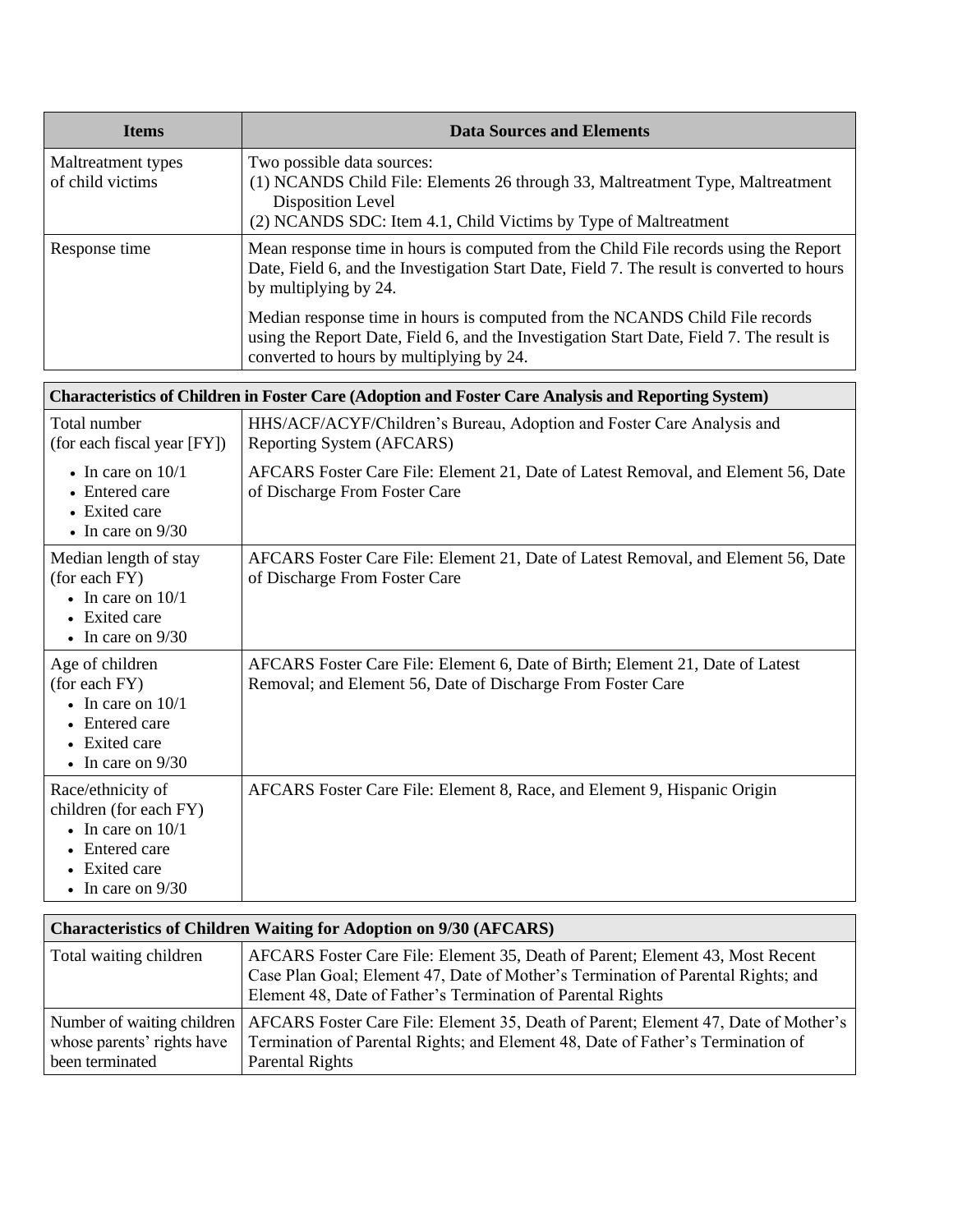| <b>Items</b>                                          | <b>Data Sources and Elements</b>                                                                                                                                                                                                                                                                           |
|-------------------------------------------------------|------------------------------------------------------------------------------------------------------------------------------------------------------------------------------------------------------------------------------------------------------------------------------------------------------------|
| Age of children waiting<br>for adoption               | AFCARS Foster Care File: Element 6, Date of Birth; Element 35, Death of Parent;<br>Element 43, Most Recent Case Plan Goal; Element 47, Date of Mother's Termination<br>of Parental Rights; and Element 48, Date of Father's Termination of Parental Rights                                                 |
| Race/ethnicity of<br>children waiting for<br>adoption | AFCARS Foster Care File: Element 8, Race; Element 9, Hispanic Origin; Element 6,<br>Date of Birth; Element 35, Death of Parent; Element 43, Most Recent Case Plan Goal;<br>Element 47, Date of Mother's Termination of Parental Rights; and Element 48, Date of<br>Father's Termination of Parental Rights |

| <b>Characteristics of Children Adopted (AFCARS)</b> |                                                                             |  |
|-----------------------------------------------------|-----------------------------------------------------------------------------|--|
| Total children adopted                              | AFCARS Adoption File: Element 21, Date Adoption Legalized                   |  |
| Age of children                                     | AFCARS Adoption File: Element 4, State Involvement; Element 5, Child's Date |  |
| adopted                                             | of Birth; and Element 21, Date Adoption Legalized                           |  |
| Race/ethnicity of                                   | AFCARS Adoption File: Element 4, State Involvement; Element 7, Race; and    |  |
| children adopted                                    | Element 8, Hispanic Origin                                                  |  |

## **Outcome Information**

| <b>Outcome Measures</b>                                                                          | <b>Data Sources and Elements</b>                                                                                                                                                                               |  |
|--------------------------------------------------------------------------------------------------|----------------------------------------------------------------------------------------------------------------------------------------------------------------------------------------------------------------|--|
| <b>Outcome 1. Reduce Recurrence of Child Abuse and/or Neglect (NCANDS)</b>                       |                                                                                                                                                                                                                |  |
| within 12 months                                                                                 | 1.1 Recurrence of maltreatment   NCANDS Child File: Field 4, Child ID; Field 6, Report Date; Fields 27, 29, 31,<br>and 33, Maltreatment Disposition Level(s); and Field 34, Maltreatment Death                 |  |
| Outcome 2. Reduce the Incidence of Child Abuse and/or Neglect in Foster Care (NCANDS and AFCARS) |                                                                                                                                                                                                                |  |
| 2.1 Maltreatment in<br>foster care                                                               | AFCARS Annual Foster Care Database: Element 21, Date of Latest Removal,<br>and Element 56, Date of Discharge From Foster Care                                                                                  |  |
|                                                                                                  | NCANDS Child File: Field 4, Child ID; Field 6, Report Date; Fields 27, 29, 31,<br>and 33, Maltreatment Disposition Level(s); Field 34, Maltreatment Death; and<br>Fields 89,108, 127, Perpetrator Relationship |  |
| <b>Outcome 3. Increase Permanency for Children in Foster Care (AFCARS)</b>                       |                                                                                                                                                                                                                |  |
| 3.1 Exits of children from<br>foster care                                                        | AFCARS Foster Care File: Element 56, Date of Discharge From Foster Care,<br>and Element 58, Reasons for Discharge                                                                                              |  |
| 3.2 Exits of children with a<br>diagnosed disability                                             | AFCARS Foster Care File: Element 10, Child Diagnosed With Disabilities;<br>Element 56, Date of Discharge From Foster Care; and Element 58, Reasons<br>for Discharge                                            |  |
| 3.3 Exits of children older<br>than age 12 at entry                                              | AFCARS Foster Care File: Element 6, Date of Birth; Element 21, Date of<br>Latest Removal; Element 56, Date of Discharge From Foster Care; and Element<br>58, Reasons for Discharge                             |  |

3.4 Exits to emancipation AFCARS Foster Care File: Element 56, Date of Discharge From Foster Care, and

Element 58, Reasons for Discharge